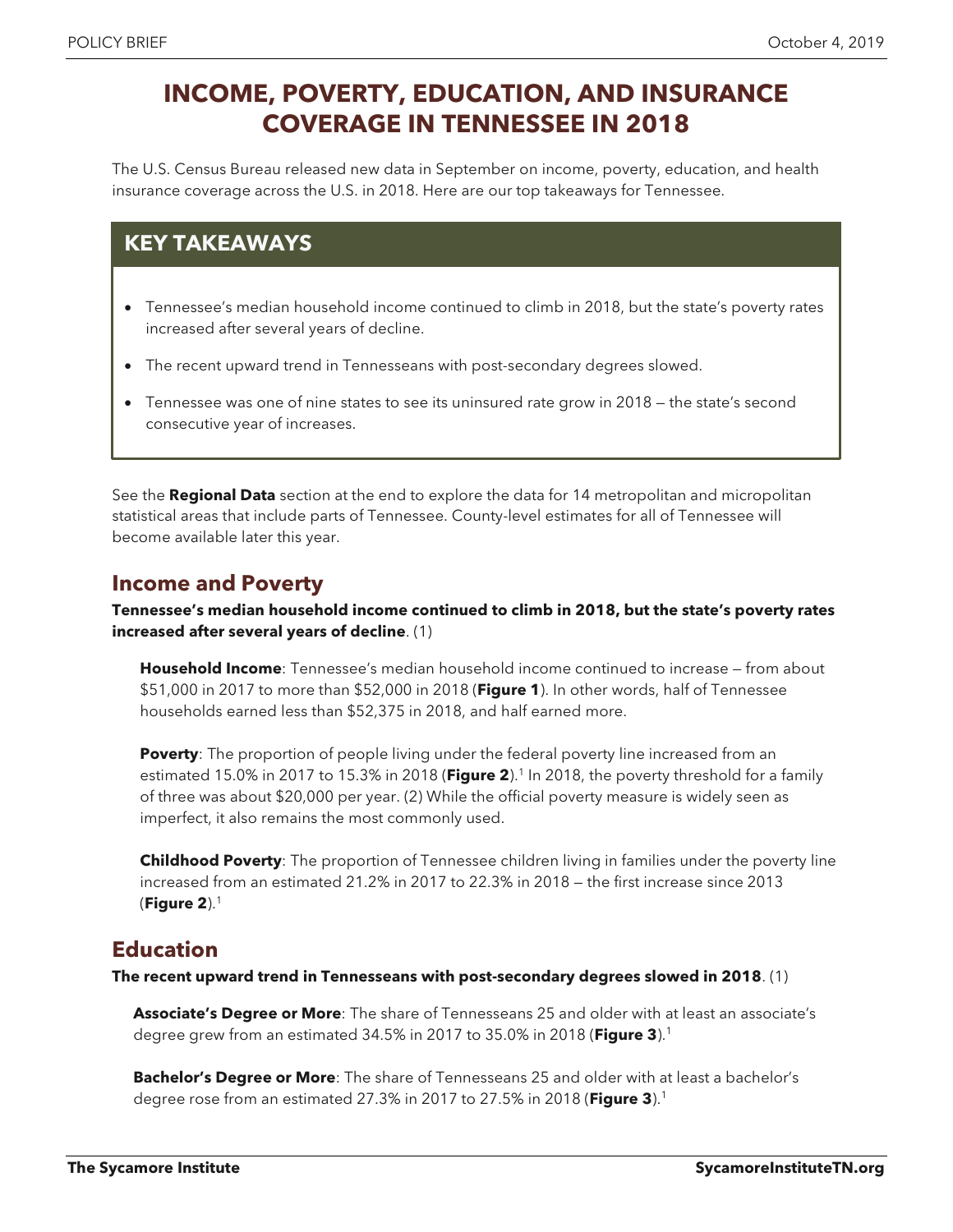## **Health Insurance Coverage**

**Tennessee was one of nine states to see its uninsured rate grow in 2018 — the state's second consecutive year of increases**. (3) (1)

**Overall Uninsured Rate**: The share of Tennesseans without health insurance rose from an estimated 9.5% in 2017 to 10.1% in 2018 (**Figure 4**).

**Uninsured Tennessee Children**: The percent of Tennessee children without health insurance increased from an estimated 4.4% in 2017 to 5.2% in 2018 (**Figure 4**).

**Uninsured <138% FPL**: In 2018, there were an estimated 229,959 uninsured Tennesseans ages 18-65 with incomes under 138% of the federal poverty level.\*

# **Figure 1. Tennessee's Median Household Income Rose Above \$52,000 in 2018**



### **Figure 2. Tennessee's Poverty Rates in 2018 Increased After Several Years of Decline**



\*Due to the estimates' margins of error, the 2018 value is not statistically significantly different than the 2017 value.<sup>1</sup>

Source: American Community Survey 1-Year Estimates (1)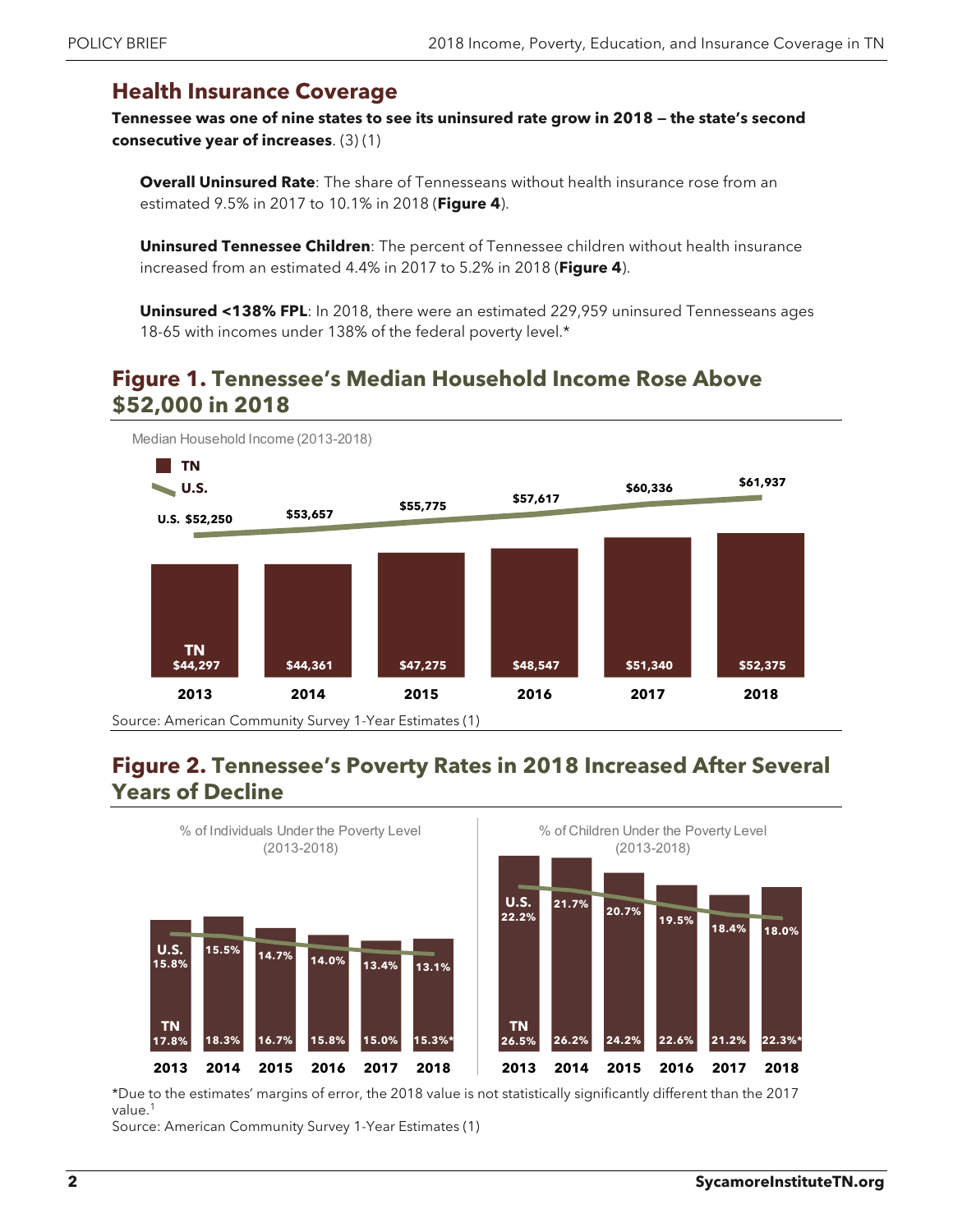#### **Figure 3. Growth of Tennesseans with Post-Secondary Degrees Slowed in 2018**



\*Due to the estimates' margins of error, the 2018 value is not statistically significantly different than the 2017 value.<sup>1</sup> Source: American Community Survey 1-Year Estimates (1)

# **Figure 4. Tennessee's Uninsured Rates Grew in 2018 for 2nd Consecutive Year**



# **Regional Data**

The U.S. Census Bureau's September data release also includes 2018 estimates for select metropolitan and micropolitan statistical areas that include areas of Tennessee. These regions represent population centers and their surrounding areas, and they sometimes cross state lines (4) A map of Tennessee's metro and micro areas can be viewed [here.](https://www2.census.gov/geo/maps/metroarea/us_wall/Aug2017/cbsa_us_0817.pdf) Later in the year, the Census will release county-level estimates using five years of data (2014-2018).

#### **Explore Regional Data**

Use the interactive tool available [here](https://www.sycamoreinstitutetn.org/census-tn-economy-2018/) to explore the data by each of the 14 regions. The data are also available in **Tables 1 and 2**.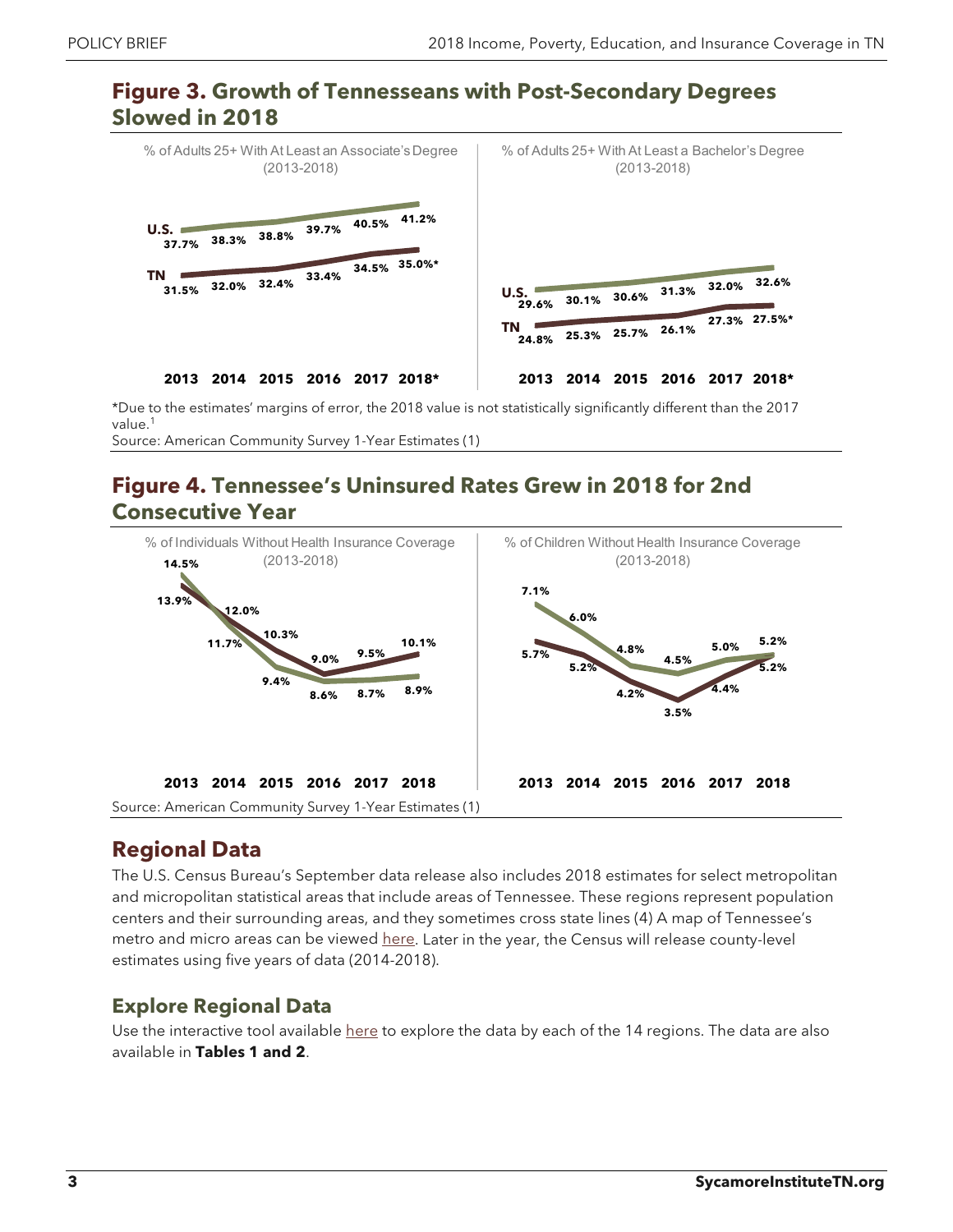1 Due to the estimates' margins of error, the 2018 value is not statistically significantly different than the 2017 value. The Census' American Community Survey generates estimates based on a survey of a subset of people. The margin of error measures the range in which the true value likely occurs if every person were to be surveyed. When two values are within one another's' margins of error, it is possible the difference may be due to issues with sampling and estimating rather than true differences in the full population

\*This post was updated on 10/14/2019 to correct the number of uninsured individuals 18-64 <138% FPL. The previous version reported uninsured individuals of all ages <138%FPL.

# **THE SYCAMORE INSTITUTE**

*The Sycamore Institute is an independent, nonpartisan public policy research center for Tennessee.*

*[Sign up for email alerts at:](http://www.sycamoreinstitutetn.org/)* **SycamoreInstituteTN.org** *Contributing Staff* **Ryan Bass** Policy Analyst

**Mandy Pellegrin** Policy Director

**Laura Berlind** Executive Director

**[Brian Straessle](mailto:BStraessle@SycamoreInstituteTN.org)** Director of External Affairs BStraessle@SycamoreInstituteTN.org

#### **References**

1. U.S. Census Bureau. American Community Survey 1-Year Estimates for 2013-2018. [Online] 2014- 2019. [Cited: September 26, 2019.] Accessed from http://data.census.gov.

2. —. Poverty Thresholds by Size of Family and Number of Children: 2018. [Online] August 28, 2019. [Cited: September 27, 2019.] https://www.census.gov/data/tables/time-series/demo/incomepoverty/historical-poverty-thresholds.html.

3. Berchick, Edward R., Barnett, Jessica C. and Upton, Rachel D. Health Insurance Coverage in the United States: 2018. *U.S. Census Bureau.* [Online] September 10, 2019.

https://www.census.gov/content/dam/Census/library/publications/2019/demo/p60-267.pdf. 4. U.S. Census Bureau. Geographic Terms and Concepts - Core Based Statistical Areas and Related Statistical Areas. [Online] https://www.census.gov/geo/reference/gtc/gtc\_cbsa.html#mesa.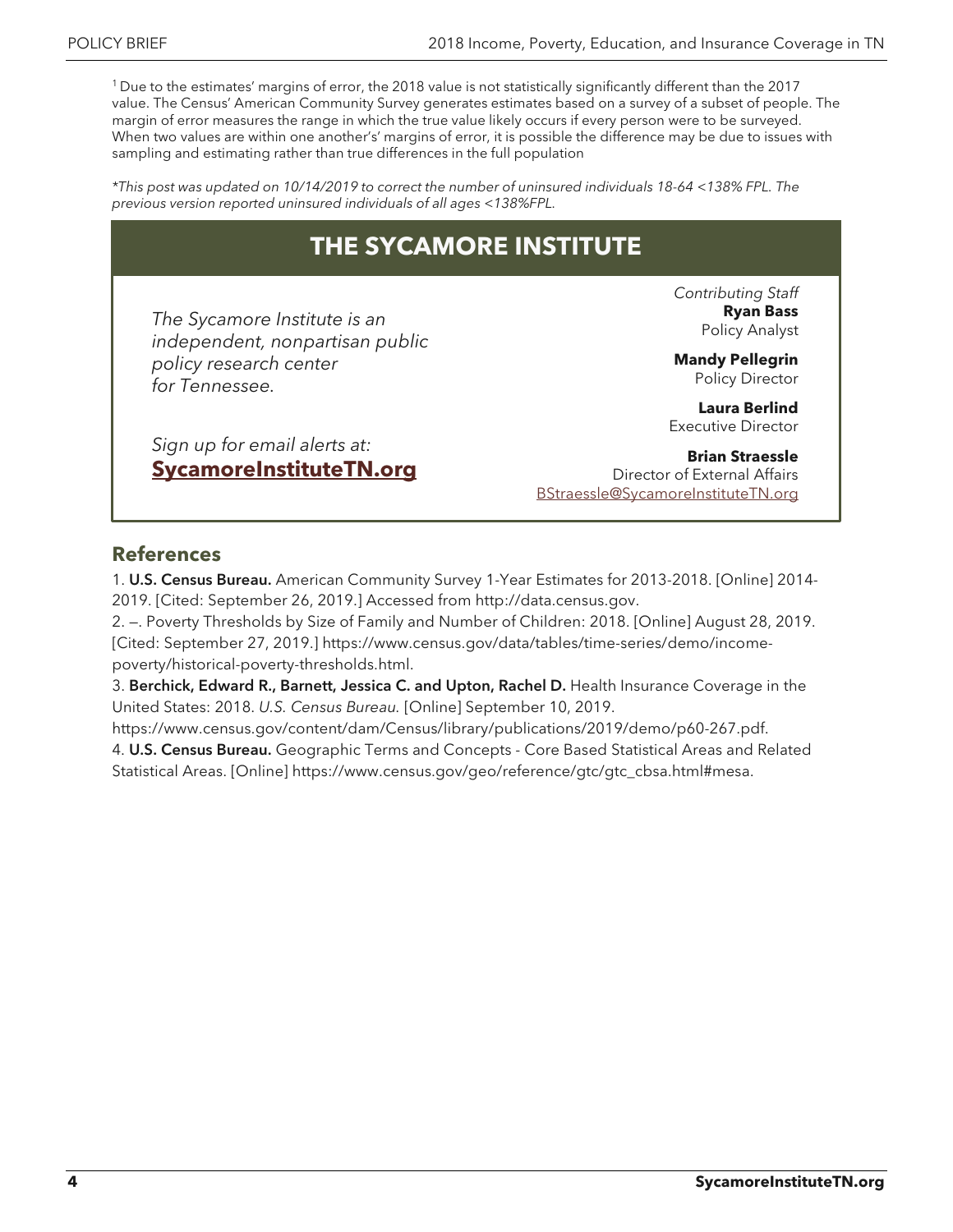| <b>Region</b>                             | <b>Median Household</b><br><b>Income</b> |            | <b>Poverty</b> |           | <b>Child Poverty</b> |        | <b>Bachelor's or More</b> |        |
|-------------------------------------------|------------------------------------------|------------|----------------|-----------|----------------------|--------|---------------------------|--------|
|                                           | 2017                                     | 2018       | 2017           | 2018      | 2017                 | 2018   | 2017                      | 2018   |
| <b>United States</b>                      | \$60,336                                 | \$61,937   | 13.4%          | 13.1%     | 18.4%                | 18.0%  | 32.0%                     | 32.6%  |
| Tennessee                                 | \$51,340                                 | \$52,375   | 15.0%          | 15.3%*    | 21.2%                | 22.3%* | 27.3%                     | 27.5%* |
| Chattanooga, TN-GA Metro                  | \$50,250                                 | \$54,732*  | 12.5%          | 12.7%*    | 17.1%                | 17.4%* | 27.2%                     | 26.6%* |
| Clarksville, TN-KY Metro                  | \$54,667                                 | \$51,280*  | 14.9%          | 13.5%*    | 19.6%                | 18.7%* | 24.5%                     | 27.7%  |
| Cleveland, TN Metro                       | \$46,822                                 | $$48,101*$ | 17.9%          | 15.1%*    | 22.3%                | 24.0%* | 20.5%                     | 18.9%* |
| Cookeville, TN Micro                      | \$38,421                                 | \$45,179   | 20.1%          | 13.2%     | 30.7%                | 11.4%  | 19.0%                     | 21.9%  |
| Greeneville, TN Micro                     | \$37,920                                 | \$47,383   | 19.0%          | 13.6%*    | 27.4%                | 24.5%* | 14.2%                     | 17.9%* |
| Jackson, TN Metro                         | \$43,570                                 | $$45,610*$ | 17.8%          | 18.5%*    | 24.4%                | 31.4%* | 23.4%                     | 22.8%* |
| Johnson City, TN Metro                    | \$40,663                                 | \$45,839   | 17.0%          | 16.1%*    | 21.9%                | 21.5%* | 26.7%                     | 27.5%* |
| Kingsport-Bristol-Bristol, TN-VA Metro    | \$43,516                                 | \$41,957*  | 15.3%          | 17.5%*    | 24.0%                | 29.1%* | 20.5%                     | 21.2%* |
| Knoxville, TN Metro                       | \$51,848                                 | \$53,523*  | 14.3%          | 13.5%*    | 19.7%                | 15.7%  | 28.8%                     | 28.7%* |
| Memphis, TN-MS-AR Metro                   | \$50,984                                 | \$50,338*  | 17.1%          | 18.8%     | 27.1%                | 29.3%* | 27.8%                     | 28.5%* |
| Morristown, TN Metro Area                 | \$44,840                                 | \$47,439*  | 14.6%          | 15.4%*    | 23.5%                | 23.0%* | 14.9%                     | 17.1%* |
| Nashville-Murfreesboro-Franklin, TN Metro | \$63,939                                 | \$65,919   | 10.9%          | $11.6\%*$ | 15.1%                | 16.5%* | 36.0%                     | 35.9%* |
| Sevierville, TN Micro                     | \$49,963                                 | $$47,411*$ | 11.8%          | 14.7%*    | 15.1%                | 26.3%  | 16.4%                     | 14.8%* |
| Tullahoma-Manchester, TN Micro            | \$48,256                                 | \$49,370*  | 15.1%          | 16.8%*    | 16.7%                | 27.9%  | 22.3%                     | 19.1%* |

# **Table 1. Income, Poverty, and Education in and Across Tennessee**

\* Due to the estimates' margins of error, the 2018 value is not statistically significantly different than the 2017 value. The Census' American Community Survey generates estimates based on a survey of a subset of people. The margin of error measures the range in which the true value likely occurs if every person were to be surveyed. When two values are within one another's' margins of error, it is possible the difference may be due to issues with sampling and estimating rather than true differences in the full population.

**Poverty** = the percent of individuals living under the federal poverty threshold

**Child Poverty** = the percent of children living under the federal poverty threshold

**Bachelor's or More** = the percent of adults ages 25+ with at least a bachelor's degree

Source: American Community Survey 1-Year Estimates (1)